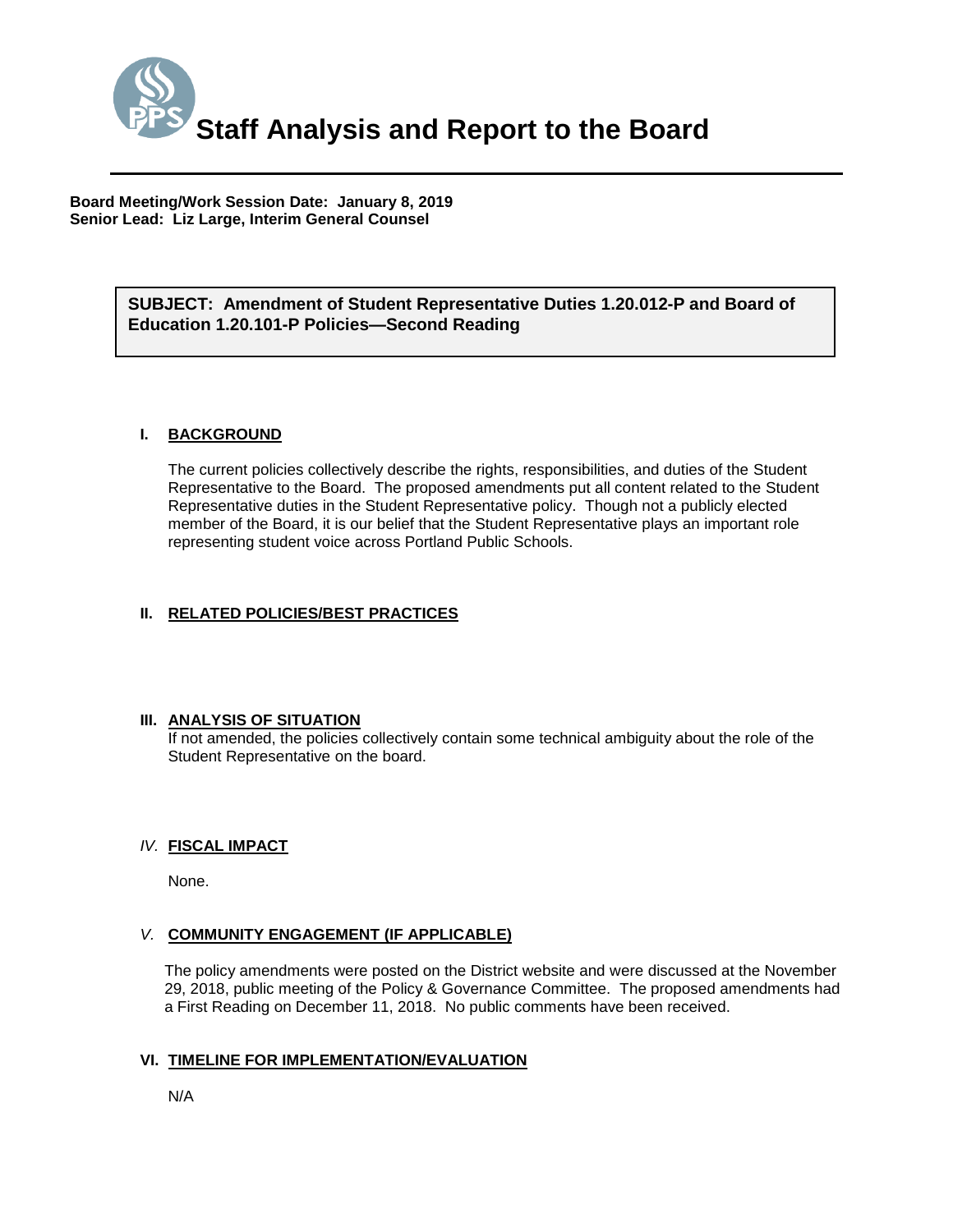## **VII. BOARD OPTIONS WITH ANALYSIS**

**N/A**

## **VIII.STAFF RECOMMENDATION**

Staff recommends adoption of the proposed amendments.

## **IX. I have reviewed this staff report and concur with the recommendation to the Board.**

**<u>Lugiolaugo (Luginio – Lanuary 2, 2019</u> – Lanuary 2, 2019** 

**Guadalupe Guerrero Date Superintendent Portland Public Schools**

#### **ATTACHMENTS**

- A. Student Representative Duties 1.20.012-P Policy
- B. Board of Education 1.20.101-P Policy
- C. Resolution

*PPS District Priorities FY 2018-19*

- *1. Set a clear Vision and Strategic Plan*
- *2. Create equitable opportunities and outcomes for all students*
- *3. Build management and accountability systems and structures*
- *4. Allocate budget, funding and resources focused on improving outcomes for students*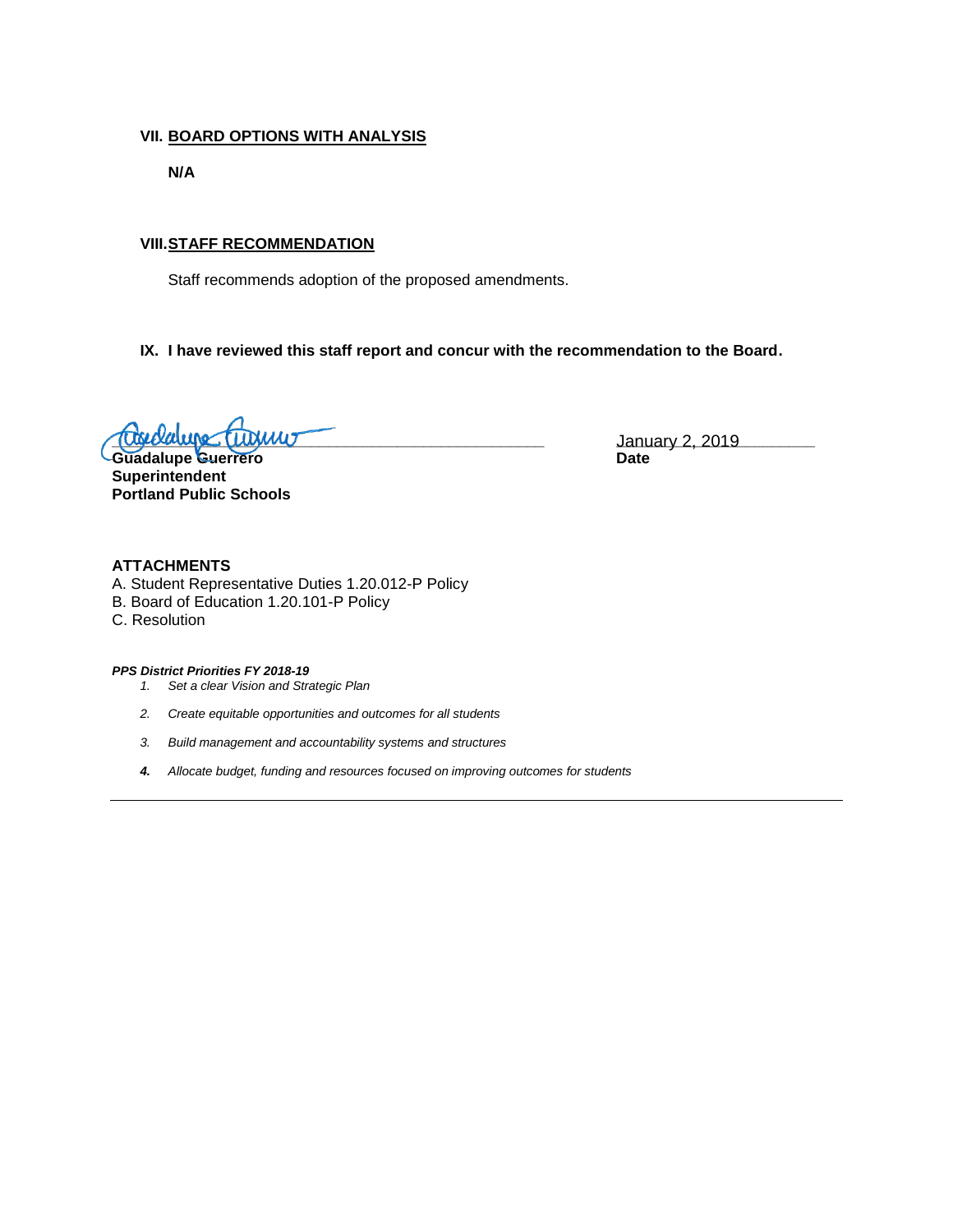# **1.20.010‐P Board of Education**

## **I. Composition/Elections**

(1) The Board of Portland public school district No. 1 Multnomah County, Oregon, shall consist of seven (7) school board members, nominated by zone and elected at large in accordance with the elections laws of the State of Oregon. Elections shall take place in each odd‐numbered year on the third Tuesday in May.

## **II. Eligibility**

(1) To be eligible for a position on the Board of the Portland public school district No. 1 Multnomah County, a person must at the time of their election:

(a) Be a citizen of the United States and of Oregon;

(b) Have been a resident of the district for a period of one (1) year immediately preceding their election; and,

(c) Be a registered voter and a resident of the respective zone to which they seek nomination or appointment.

(2) No person who is an employee of the district is eligible to serve as a board member while so employed.

## **III. Term**

(1) Each Board member shall serve for a term of four (4) years; three shall be elected at one biennial election and four in the subsequent biennial election, except where additional vacancies of Board positions occur because of temporary appointments. The term of office of regularly elected board members shall begin on July 1 next following the election.

(2) In the event of a Board vacancy, the position shall be filled by majority vote of the remaining members of the Board.

(3) The Board member so designated shall meet the eligibility requirements of ORS 332.018 and reside in the zone in which the vacancy occurs. The Board shall advertise for a 20‐day period in an attempt to find an eligible resident from the same zone to fill the vacancy. If no eligible zone resident declares interest in the vacant position, the Board shall appoint an eligible resident from the district at large. The Board member appointed shall serve until June 30 following the next regular district election, at which time his/her successor shall be elected to fill the remainder, if any, of the unexpired term. If the term to which the Board member was appointed expires on June 30 following the election of the successor, the successor shall be elected to a full term.

(4) In the event a majority of the Board member positions are vacant, the governing body of the Multnomah Education Service District shall fill the vacancies according to law.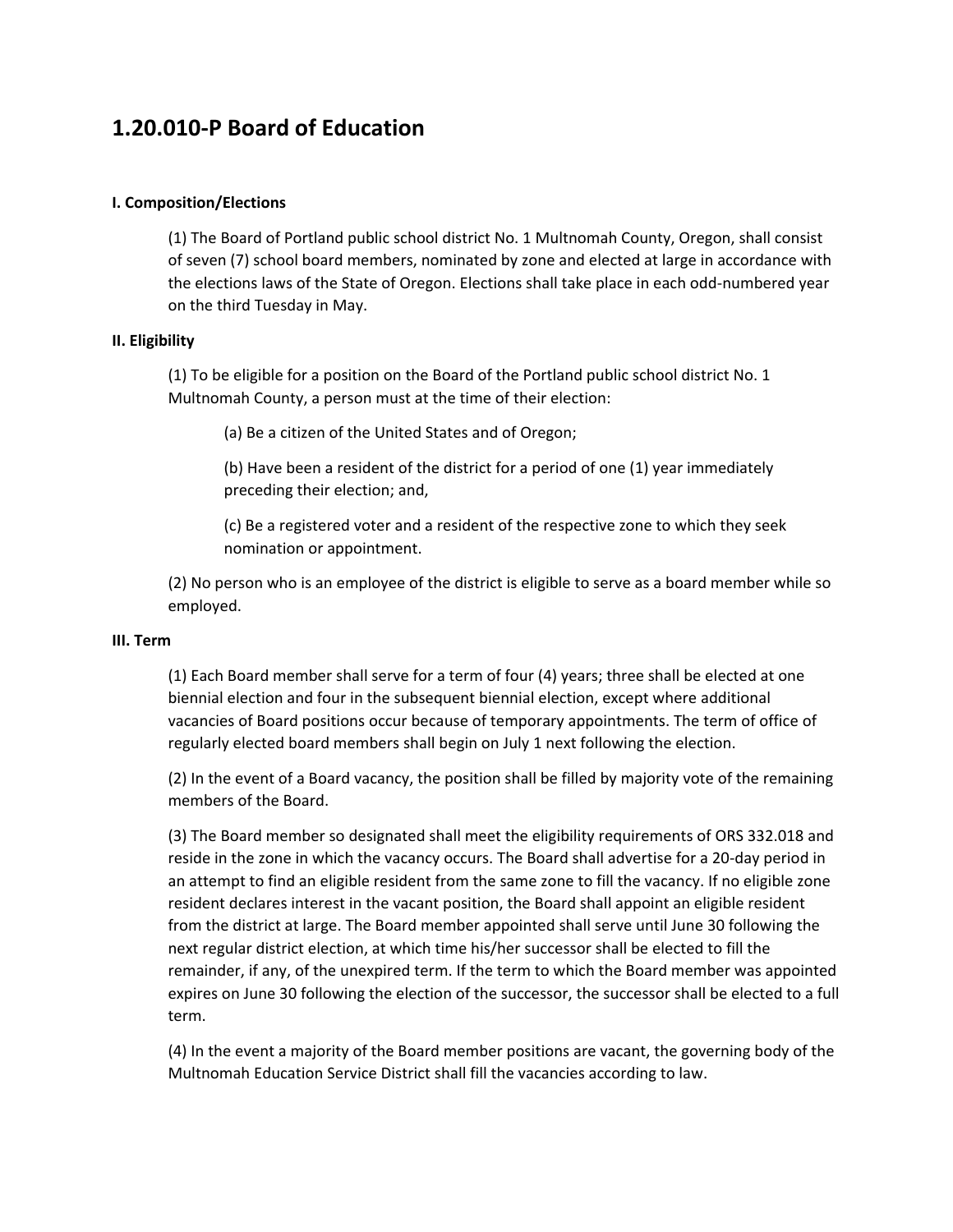#### **IV. Student Representation**

(1) In addition to the seven (7) Board members, there shall be one (1) student representative on the Board to provide for the efficacious representation of students.

(2) The student representative shall be entitled to all the rights, responsibilities, duties, and privileges of a Board member with the following exceptions:

(a) The student representative shall not have an official vote in Board matters, but shall be entitled to an unofficial vote recorded in the minutes.

(b) The student representative shall not be involved in, have an unofficial vote on, or receive materials pertaining to personnel or legal matters except as designated by the Board.

(c) The student representative shall not participate in or attend executive sessions without the consent of the Board.

(d) The student representative shall not be held responsible for representing constituencies aside from the district student body.

(3) The student representative shall be a student regularly attending a district high school in grades ten (10) through twelve (12).

(4) The student representative shall serve on the Board for a period of one (1) year.

### **V. Election of Board Chair and Vice Chair**

(1) The Board shall elect one of its members as Board chair and one of its members as Board vice chair. The Board shall elect by majority vote the chair and vice chair at such times and for such periods as follows:

(a) At the first regular meeting in January for the period from such election until the election of the succeeding chair or vice chair, as the case may be, at the first regular meeting in the succeeding July;

(b) At the first regular meeting in July for the period from such election until the election of the succeeding chair or vice chair, as the case may be, at the first regular meeting in the succeeding January.

(2) The Board may, for any reason it deems adequate, elect any members to serve as chair and vice chair; provided however, that in no case may a Board member serve as chair for more than four consecutive years.

Legal References: ORS 255.335; ORS 332.015; ORS 332.016; ORS 332.118; ORS 332.122; ORS 332.124; ORS 332.040; Oregon Constitution, Article II, Section 2 History: Adpt 6/71; Amd 5/21/01, BA 1878; Amd. 9/9/02; BA 2417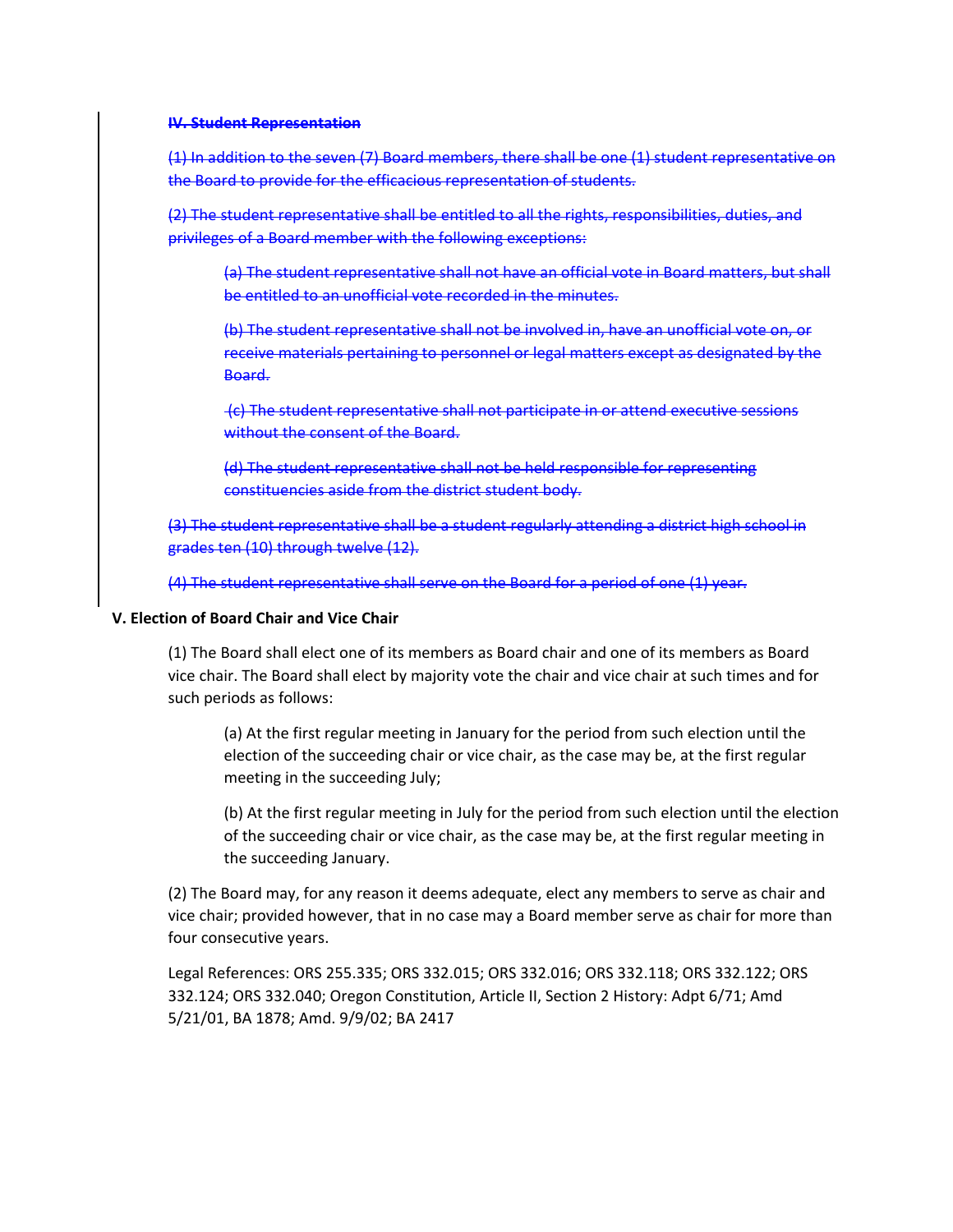## **1.20.012‐P Student Representative Duties**

It shall be the responsibility of the student representative to represent the student body of the district to the Board and district. Additionally, the student representative shall work to increase the engagement and involvement of the student body in educational affairs. The student representative shall also represent the district student body to the public at large. The student representative is expected to learn about the Board by: attending public meetings and public work sessions of the Board; receiving non-confidential materials provided to Board members; representing the views of students on matters of concern to students; as time allows, participating in other events attended by Board members; encouraging the involvement of students in educational affairs; and being an articulate voice to the public on matters of concern to students. The student representative does not have an official vote in Board matters but may participate as appropriate in deliberations. The student representative may not participate (whether in executive session or otherwise), receive materials, or render an unofficial vote in any personnel or legal matter or other matters that involve records that are exempt from disclosure under the Oregon public records law or that involve matters that may be the subject of an executive session. The student representative shall serve for a period of no more than one year.

(1) The student representative shall have an advisory committee composed of one representative from each district high school. This committee shall be invited to attend all public Board meetings and shall assist the student representative.

(2) The student representative, as the representative of all the district's students, shall be elected by the student body of the district in the following manner:

(a) It shall be the responsibility of each district high school student government to provide for the election of a representative from that school to the Student Representative Advisory Committee. In the event that the student government fails to promptly conduct such an election, the school administration shall ensure that the school student body has representation on the Superintendent's Student Advisory Council (SuperSAC) and a representative to the Student Representative Advisory Committee. Any such student chosen by the administration shall not be a candidate for student representative, unless such a student shall have been elected by the student body.

(b) The Superintendent's Student Advisory Council, a council of students from across the district, shall then be convened to elect the student representative to the Board from the school representatives. It shall be ensured that the district's entire high school student body is appropriately and equitably represented throughout this process and for the final vote.

(c) The power to elect the student representative shall be solely vested in the Superintendent's Student Advisory Council; a plurality of votes cast is required to declare a student representative‐elect. The council shall also have the sole authority to